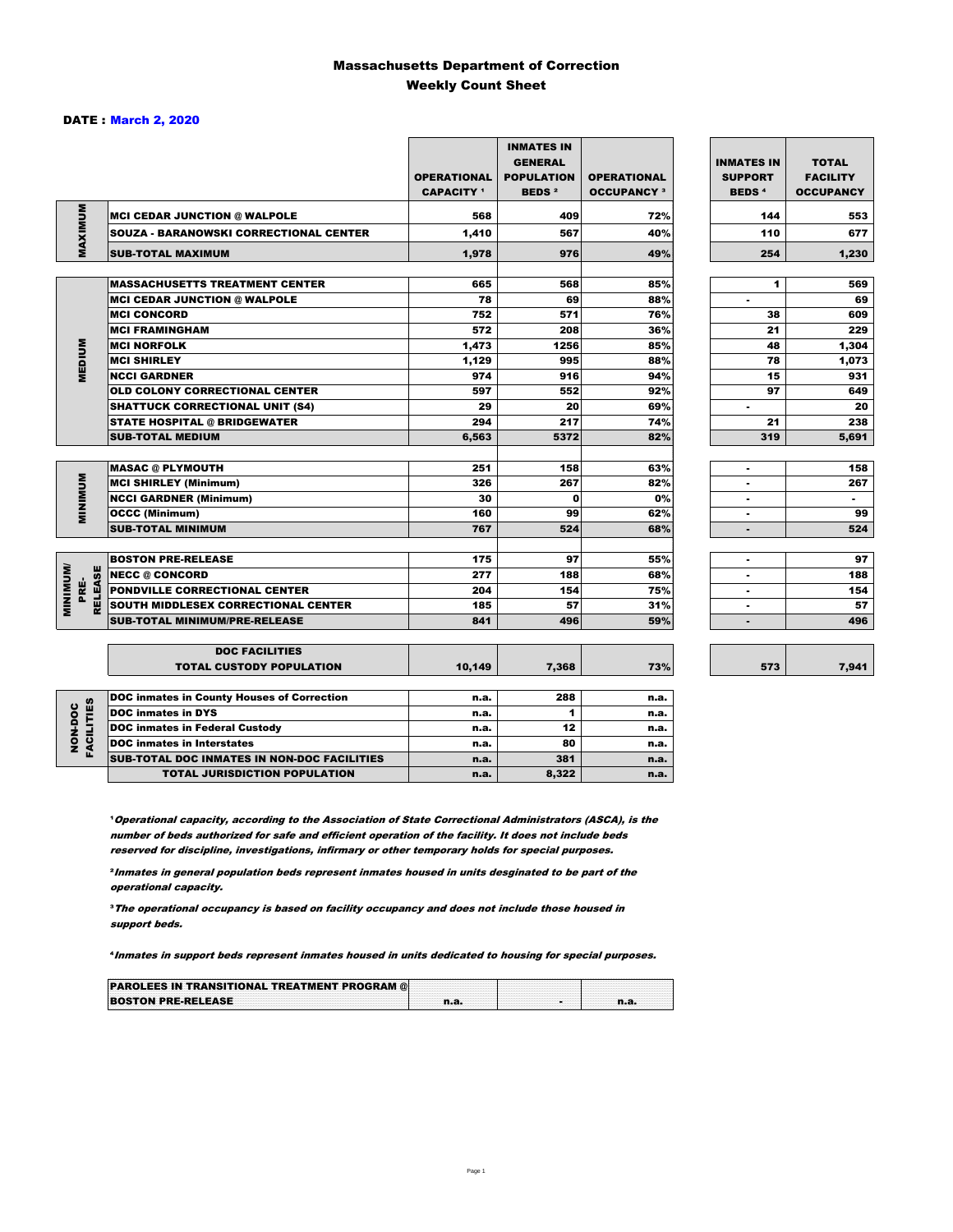### Massachusetts Department of Correction Weekly Count Sheet

| <b>CORRECTIONAL FACILITIES</b>      | <b>TREATMENT</b> | <b>FACILITY</b>  |
|-------------------------------------|------------------|------------------|
| <b>HOSPITAL MISSION</b>             | <b>BEDS</b>      | <b>OCCUPANCY</b> |
| <b>SHATTUCK CORRECTIONAL UNIT</b>   | 29               | 20               |
| <b>STATE HOSPITAL @ BRIDGEWATER</b> | 372              | 238              |
| <b>TOTAL</b>                        | 401              | 258              |

|                                                                | <b>FACILITY</b>  |
|----------------------------------------------------------------|------------------|
| <b>DOC INMATES IN COUNTY FACILITIES</b>                        | <b>OCCUPANCY</b> |
| <b>BARNSTABLE COUNTY</b>                                       |                  |
| <b>BERKSHIRE COUNTY</b>                                        | 10               |
| <b>BRISTOL COUNTY</b>                                          | ۰                |
| <b>DUKES COUNTY</b>                                            | 0                |
| <b>ESSEX COUNTY</b>                                            | 5                |
| <b>FRANKLIN COUNTY</b>                                         | 16               |
| <b>HAMPDEN COUNTY*</b>                                         | 185              |
| <b>HAMPSHIRE COUNTY</b>                                        | 12               |
| <b>MIDDLESEX COUNTY</b>                                        |                  |
| <b>NORFOLK COUNTY</b>                                          |                  |
| <b>PLYMOUTH COUNTY</b>                                         | 59               |
| <b>SUFFOLK COUNTY</b>                                          | 1                |
| <b>WORCESTER COUNTY</b>                                        |                  |
| <b>TOTAL</b>                                                   | 288              |
| *Note* Hampden County has 96 Section 35 inmates (Stoney Brook) |                  |

|                                        | <b>FACILITY</b>  |
|----------------------------------------|------------------|
| <b>DOC INMATES IN OTHER FACILITIES</b> | <b>OCCUPANCY</b> |
| <b>FEDERAL BUREAU OF PRISONS</b>       | 12               |
| <b>DYS</b>                             |                  |
| <b>INTERSTATES</b>                     | 80               |
| <b>TOTAL</b>                           | 93               |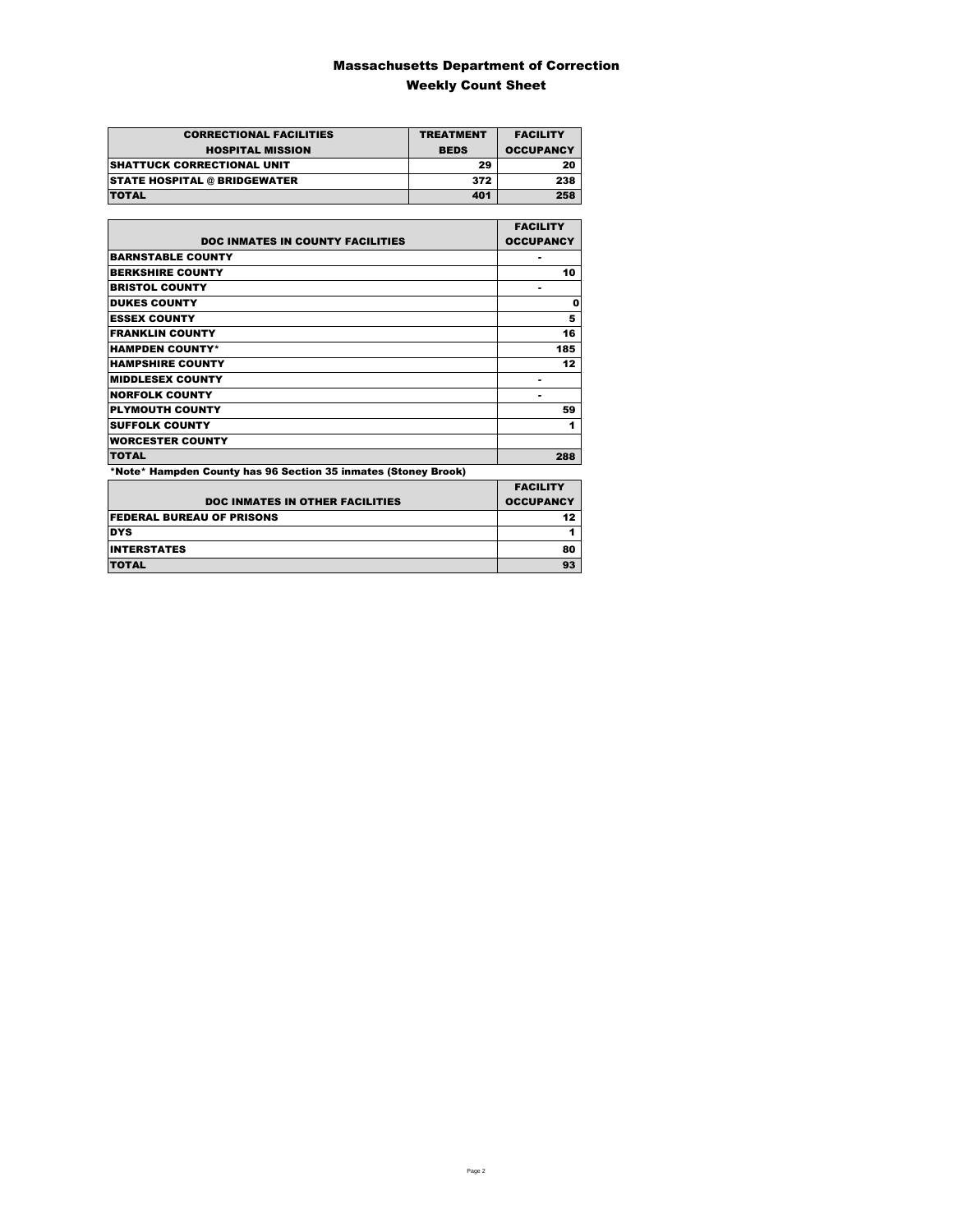#### **03/02/20**

| <b>COUNTY</b>                           | <b>SECURITY LEVEL</b>                 |                                |                              |                              |                                  |                                |                                 |                              |                                     |                            | <b>TOTAL</b>                  |                                                                                    |
|-----------------------------------------|---------------------------------------|--------------------------------|------------------------------|------------------------------|----------------------------------|--------------------------------|---------------------------------|------------------------------|-------------------------------------|----------------------------|-------------------------------|------------------------------------------------------------------------------------|
| <b>BARNSTABLE</b>                       | <b>TYPE</b>                           | <b>MAXIMUM</b>                 |                              | <b>MEDIUM</b>                |                                  |                                | <b>MINIMUM</b>                  |                              | <b>PRE-RELEASE</b>                  |                            | <b>TOTAL</b>                  |                                                                                    |
|                                         |                                       | <b>MALE</b>                    | <b>FEMALE</b>                | <b>MALE</b>                  | <b>FEMALE</b>                    | <b>MALE</b>                    | <b>FEMALE</b>                   | <b>MALE</b>                  | <b>FEMALE</b>                       | <b>MALE</b>                | <b>FEMALE</b>                 | <b>FACILITY</b>                                                                    |
|                                         | <b>COUNTY</b>                         | $\mathbf{0}$                   | $\mathbf{0}$                 | 126                          | 9                                | $\mathbf{0}$                   | $\mathbf 0$                     | $\mathbf{0}$                 | $\mathbf{0}$                        | 126                        | 9                             | 135                                                                                |
| <b>HOUSE OF</b>                         | <b>STATE</b>                          | $\mathbf 0$                    | $\mathbf{0}$                 | 0                            | $\mathbf 0$                      | $\mathbf{0}$                   | $\mathbf 0$                     | $\mathbf{0}$                 | $\mathbf 0$                         | 0                          | $\mathbf 0$                   | 0                                                                                  |
| <b>CORRECTION</b>                       | <b>FEDERAL</b><br><b>TOTAL</b>        | $\mathbf 0$<br>$\mathbf 0$     | $\mathbf{0}$<br>$\mathbf 0$  | $\Omega$<br>126              | $\overline{0}$<br>9              | $\mathbf{0}$<br>$\overline{0}$ | $\mathbf 0$<br>$\mathbf 0$      | $\mathbf{0}$<br>$\mathbf 0$  | $\mathbf{0}$<br>$\mathbf 0$         | 0<br>126                   | $\mathbf 0$<br>$9\,$          | $\mathbf 0$<br>135                                                                 |
|                                         | <b>COUNTY</b>                         | $\mathbf 0$                    | $\mathbf{0}$                 | 95                           | 10                               | $\mathbf{0}$                   | $\mathbf{0}$                    | $\mathbf{0}$                 | $\mathbf 0$                         | 95                         | 10                            | 105                                                                                |
| JAIL                                    | <b>OTHER COUNTY</b>                   | $\mathbf{0}$                   | $\mathbf{0}$                 | 0                            | 0                                | $\mathbf{0}$                   | $\mathbf{0}$                    | $\mathbf{0}$                 | $\mathbf 0$                         | 0                          | $\mathbf 0$                   | 0                                                                                  |
|                                         | <b>FEDERAL</b>                        | $\mathbf{0}$                   | $\mathbf 0$                  | 0                            | $\mathbf 0$                      | $\mathbf 0$                    | $\mathbf{0}$                    | $\mathbf 0$                  | 0                                   | 0                          | $\mathbf 0$                   | $\overline{0}$                                                                     |
|                                         | <b>TOTAL</b>                          | $\overline{0}$                 | $\mathbf 0$                  | 95                           | 10                               | $\Omega$                       | $\Omega$                        | $\mathbf{0}$                 | $\overline{0}$                      | 95                         | 10                            | 105                                                                                |
|                                         | <b>FACILITY TOTAL</b>                 | $\mathbf 0$                    | $\mathbf{0}$                 | 221                          | 19                               | 0                              | 0                               | $\bf{0}$                     | 0                                   | 221                        | 19                            | 240                                                                                |
| <b>BERKSHIRE</b>                        | <b>TYPE</b>                           |                                | <b>MAXIMUM</b>               | <b>MEDIUM</b>                |                                  |                                | <b>MINIMUM</b>                  |                              | <b>PRE-RELEASE</b>                  |                            | <b>TOTAL</b>                  |                                                                                    |
|                                         |                                       | <b>MALE</b>                    | <b>FEMALE</b>                | <b>MALE</b>                  | <b>FEMALE</b>                    | <b>MALE</b>                    | <b>FEMALE</b>                   | <b>MALE</b>                  | <b>FEMALE</b>                       | <b>MALE</b>                | <b>FEMALE</b>                 | <b>FACILITY</b>                                                                    |
|                                         | <b>COUNTY</b>                         | 0                              | 0                            | 83                           | 0                                | $\mathbf{0}$                   | $\mathbf{0}$                    | $\mathbf 0$                  | 0                                   | 83                         | 0                             | 83                                                                                 |
| <b>HOUSE OF</b>                         | <b>STATE</b>                          | $\mathbf{0}$                   | $\mathbf 0$                  | 10                           | $\mathbf 0$                      | $\mathbf{0}$                   | $\mathbf{0}$                    | $\mathbf 0$                  | $\mathbf 0$                         | 10                         | $\mathbf{0}$                  | 10                                                                                 |
| <b>CORRECTION</b>                       | <b>FEDERAL</b>                        | $\mathbf{0}$<br>$\overline{0}$ | $\mathbf 0$<br>$\mathbf{0}$  | 0                            | $\overline{0}$<br>$\overline{0}$ | $\mathbf{0}$<br>$\overline{0}$ | $\mathbf{0}$<br>$\overline{0}$  | $\pmb{0}$<br>$\mathbf{0}$    | $\mathbf 0$<br>$\overline{0}$       | 0                          | $\mathbf 0$<br>$\mathbf 0$    | $\mathbf 0$<br>93                                                                  |
|                                         | <b>TOTAL</b><br><b>COUNTY</b>         | $\mathbf{0}$                   | $\mathbf{0}$                 | 93<br>101                    | $\mathbf 0$                      | $\mathbf{0}$                   | $\mathbf 0$                     | $\mathbf{0}$                 | $\mathbf 0$                         | 93<br>101                  | $\mathbf{0}$                  | 101                                                                                |
| <b>JAIL</b>                             | <b>OTHER COUNTY</b>                   | $\mathbf{0}$                   | $\mathbf{0}$                 | 0                            | $\mathbf 0$                      | $\mathbf{0}$                   | $\mathbf{0}$                    | $\mathbf{0}$                 | $\mathbf 0$                         | 0                          | $\mathbf 0$                   | 0                                                                                  |
|                                         | <b>FEDERAL</b>                        | $\mathbf{0}$                   | $\mathbf{0}$                 | $\Omega$                     | $\mathbf{0}$                     | $\mathbf{0}$                   | $\mathbf{0}$                    | $\mathbf{0}$                 | $\mathbf 0$                         | 0                          | $\mathbf 0$                   | $\mathbf 0$                                                                        |
|                                         | <b>TOTAL</b>                          | $\mathbf 0$                    | $\mathbf 0$                  | 101                          | $\mathbf 0$                      | $\mathbf 0$                    | $\mathbf 0$                     | $\mathbf 0$                  | $\mathbf 0$                         | 101                        | $\mathbf 0$                   | 101                                                                                |
|                                         | <b>FACILITY TOTAL</b>                 | 0                              | $\bf{0}$                     | 194                          | $\mathbf{0}$                     | 0                              | $\mathbf 0$                     | $\mathbf 0$                  | 0                                   | 194                        | 0                             | 194                                                                                |
| <b>BRISTOL</b>                          | <b>TYPE</b>                           |                                | <b>MAXIMUM</b>               | <b>MEDIUM</b>                |                                  |                                | <b>MINIMUM</b>                  |                              | <b>PRE-RELEASE</b>                  |                            | <b>TOTAL</b>                  |                                                                                    |
| <b>Ash Street</b>                       |                                       | <b>MALE</b>                    | <b>FEMALE</b>                | <b>MALE</b>                  | <b>FEMALE</b>                    | <b>MALE</b>                    | <b>FEMALE</b>                   | <b>MALE</b>                  | <b>FEMALE</b>                       | <b>MALE</b>                | <b>FEMALE</b>                 | <b>FACILITY</b>                                                                    |
|                                         | <b>COUNTY</b>                         | $\mathbf{0}$                   | $\mathbf{0}$                 | 18                           | $\mathbf{0}$                     | $\mathbf{0}$                   | $\mathbf{0}$                    | 0                            | $\mathbf{0}$                        | 18                         | $\mathbf{0}$                  | 18                                                                                 |
| <b>HOUSE OF</b>                         | <b>STATE</b>                          | $\mathbf{0}$                   | $\pmb{0}$                    | $\Omega$                     | $\mathbf 0$                      | $\mathbf{0}$                   | $\mathbf{0}$                    | $\mathbf 0$                  | 0                                   | 0                          | $\pmb{0}$                     | $\pmb{0}$                                                                          |
| <b>CORRECTION</b>                       | <b>FEDERAL</b>                        | $\mathbf{0}$                   | $\mathbf{0}$                 | 0                            | $\mathbf 0$                      | $\mathbf{0}$                   | $\mathbf{0}$                    | $\mathbf 0$                  | $\mathbf 0$                         | $\mathbf 0$                | $\mathbf 0$                   | 0                                                                                  |
|                                         | <b>TOTAL</b>                          | $\mathbf 0$                    | $\mathbf 0$                  | 18                           | $\overline{0}$                   | $\mathbf{0}$                   | $\overline{0}$                  | $\mathbf 0$                  | $\overline{0}$                      | 18                         | $\mathbf{0}$                  | 18                                                                                 |
| JAIL                                    | <b>COUNTY</b><br><b>OTHER COUNTY</b>  | $\mathbf 0$<br>$\mathbf{0}$    | $\mathbf{0}$<br>$\mathbf{0}$ | 128<br>0                     | $\mathbf{0}$<br>$\mathbf 0$      | $\mathbf 0$<br>$\mathbf{0}$    | $\mathbf 0$<br>$\mathbf 0$      | $\mathbf{0}$<br>$\mathbf{0}$ | $\mathbf 0$<br>$\overline{0}$       | 128<br>0                   | $\mathbf{0}$<br>$\mathbf{0}$  | 128<br>0                                                                           |
|                                         | <b>FEDERAL</b>                        | $\mathbf{0}$                   | $\mathbf{0}$                 | 0                            | $\mathbf 0$                      | $\mathbf{0}$                   | $\mathbf{0}$                    | $\mathbf 0$                  | $\mathbf 0$                         | $\mathbf 0$                | $\bf{0}$                      | $\mathbf 0$                                                                        |
|                                         | <b>TOTAL</b>                          | $\mathbf 0$                    | $\mathbf{0}$                 | 128                          | $\mathbf 0$                      | $\Omega$                       | $\Omega$                        | $\mathbf{0}$                 | $\overline{0}$                      | 128                        | $\mathbf{0}$                  | 128                                                                                |
|                                         | <b>FACILITY TOTAL</b>                 |                                |                              |                              |                                  |                                |                                 |                              |                                     |                            |                               |                                                                                    |
|                                         |                                       | 0                              | 0                            | 146                          | 0                                | 0                              | 0                               | 0                            | 0                                   | 146                        | 0                             | 146                                                                                |
|                                         |                                       |                                |                              |                              |                                  |                                |                                 |                              |                                     |                            |                               |                                                                                    |
| <b>BRISTOL</b>                          | <b>TYPE</b>                           | <b>MAXIMUM</b><br><b>MALE</b>  | <b>FEMALE</b>                | <b>MEDIUM</b><br><b>MALE</b> | <b>FEMALE</b>                    | <b>MALE</b>                    | <b>MINIMUM</b><br><b>FEMALE</b> | <b>MALE</b>                  | <b>PRE-RELEASE</b><br><b>FEMALE</b> | <b>MALE</b>                | <b>TOTAL</b>                  | <b>FACILITY</b>                                                                    |
| <b>Dartmouth</b>                        | <b>COUNTY</b>                         | $\mathbf 0$                    | $\mathbf{0}$                 | 248                          | 0                                | 0                              | O                               | $\mathbf{0}$                 | 0                                   | 248                        | <b>FEMALE</b><br>0            | 248                                                                                |
| <b>HOUSE OF</b>                         | <b>STATE</b>                          | $\mathbf{0}$                   | $\mathbf{0}$                 | 0                            | 0                                | 0                              | 0                               | $\mathbf{0}$                 | $\mathbf 0$                         | 0                          | $\mathbf 0$                   | 0                                                                                  |
| <b>CORRECTION</b>                       | <b>FEDERAL</b>                        | $\mathbf{0}$                   | $\mathbf 0$                  | $\mathbf 0$                  | $\mathbf 0$                      | $\mathbf 0$                    | 0                               | $\mathbf 0$                  | $\mathbf 0$                         | 0                          | 0                             |                                                                                    |
|                                         | <b>TOTAL</b>                          | $\overline{0}$                 | $\mathbf{0}$                 | 248                          | $\mathbf 0$                      | $\mathbf{0}$                   | $\overline{0}$                  | $\mathbf{0}$                 | $\overline{0}$                      | 248                        | $\mathbf{0}$                  | 248                                                                                |
|                                         | <b>COUNTY</b>                         | $\mathbf{0}$                   | $\pmb{0}$                    | 333                          | 18                               | $\mathbf{0}$                   | $\mathbf{0}$                    | $\mathbf 0$                  | 0                                   | 333                        | 18                            | 351                                                                                |
| <b>JAIL</b>                             | <b>OTHER COUNTY</b><br><b>FEDERAL</b> | $\mathbf 0$<br>$\mathbf 0$     | $\mathbf{0}$<br>$\mathbf{0}$ | 144<br>$\mathbf 0$           | $\Omega$<br>$\mathbf 0$          | $\Omega$<br>$\mathbf{0}$       | $\mathbf 0$<br>$\mathbf{0}$     | $\mathbf{0}$<br>$\mathbf{0}$ | $\mathbf 0$<br>$\mathbf{0}$         | 144<br>0                   | $\mathbf 0$<br>$\mathbf 0$    | 144<br>0                                                                           |
|                                         | <b>TOTAL</b>                          | $\mathbf 0$                    | $\mathbf{0}$                 | 477                          | 18                               | $\mathbf{0}$                   | $\mathbf 0$                     | $\mathbf{0}$                 | $\overline{0}$                      | 477                        | 18                            | 495                                                                                |
|                                         | <b>FACILITY TOTAL</b>                 | 0                              | 0                            | 725                          | 18                               | 0                              | 0                               | 0                            | 0                                   | 725                        | 18                            | 743                                                                                |
|                                         |                                       |                                |                              |                              |                                  |                                |                                 |                              |                                     |                            |                               |                                                                                    |
| <b>BRISTOL</b><br><b>Women's Center</b> | <b>TYPE</b>                           | <b>MAXIMUM</b><br><b>MALE</b>  | <b>FEMALE</b>                | <b>MALE</b>                  | <b>MEDIUM</b><br><b>FEMALE</b>   |                                | <b>MINIMUM</b>                  | <b>MALE</b>                  | <b>PRE-RELEASE</b>                  | <b>MALE</b>                | <b>TOTAL</b><br><b>FEMALE</b> | <b>FACILITY</b>                                                                    |
|                                         | <b>COUNTY</b>                         | $\mathbf{0}$                   | 0                            | $\mathbf{0}$                 | 15                               | <b>MALE</b><br>$\mathbf{0}$    | <b>FEMALE</b><br>4              | $\mathbf{0}$                 | <b>FEMALE</b><br>$\mathbf 0$        | $\mathbf{0}$               | 19                            | 19                                                                                 |
| <b>SENTENCED</b>                        | <b>STATE</b>                          | $\Omega$                       | $\Omega$                     | $\Omega$                     | $\Omega$                         | $\Omega$                       | $\Omega$                        | $\Omega$                     | $\overline{0}$                      | $\overline{0}$             | $\mathbf 0$                   |                                                                                    |
|                                         | <b>FEDERAL</b>                        | $\mathbf{0}$                   | $\pmb{0}$                    | 0                            | $\mathbf{0}$                     | $\mathbf 0$                    | 0                               | $\mathbf 0$                  | 0                                   | 0                          | 0                             |                                                                                    |
|                                         | <b>TOTAL</b>                          | $\mathbf 0$                    | $\mathbf{0}$                 | $\pmb{0}$                    | 15                               | $\mathbf 0$                    | $\overline{4}$                  | $\mathbf{0}$                 | $\mathbf 0$                         | $\bf 0$                    | 19                            |                                                                                    |
|                                         | <b>COUNTY</b>                         | 0                              | 0                            | 0                            | 31                               | $\mathbf{0}$                   | $\pmb{0}$                       | $\mathbf 0$                  | 0                                   | 0                          | 31                            | 19<br>31                                                                           |
| <b>UNSENTENCED</b>                      | INS                                   | $\mathbf{0}$                   | 0                            | $\overline{0}$               | 14                               | $\mathbf{0}$                   | $\mathbf{0}$                    | $\mathbf 0$                  | 0                                   | 0                          | 14                            |                                                                                    |
|                                         | <b>FEDERAL</b>                        | $\mathbf{0}$<br>$\mathbf{0}$   | 0<br>$\mathbf{0}$            | $\mathbf 0$                  | $\mathbf 0$                      | $\mathbf{0}$<br>$\mathbf{0}$   | $\mathbf{0}$<br>$\mathbf{0}$    | $\mathbf 0$                  | 0                                   | $\pmb{0}$                  | $\mathbf 0$                   |                                                                                    |
|                                         | <b>TOTAL</b><br><b>FACILITY TOTAL</b> | $\mathbf 0$                    | $\bf{0}$                     | $\mathbf 0$<br>0             | 45<br>60                         | 0                              | 4                               | $\mathbf 0$<br>$\mathbf{0}$  | $\mathbf 0$<br>0                    | $\bf 0$<br>0               | 45<br>64                      | 14<br>45<br>64                                                                     |
|                                         |                                       |                                |                              |                              |                                  |                                |                                 |                              |                                     |                            |                               | 0<br>$\overline{0}$<br>$\pmb{0}$<br>$\pmb{0}$                                      |
| <b>DUKES</b>                            | <b>TYPE</b>                           |                                | <b>MAXIMUM</b>               |                              | <b>MEDIUM</b>                    |                                | <b>MINIMUM</b>                  |                              | <b>PRE-RELEASE</b>                  |                            | <b>TOTAL</b>                  |                                                                                    |
|                                         | <b>COUNTY</b>                         | <b>MALE</b><br>3               | <b>FEMALE</b><br>$\mathbf 0$ | <b>MALE</b><br>7             | <b>FEMALE</b><br>$\mathbf{0}$    | <b>MALE</b><br>7               | <b>FEMALE</b><br>$\mathbf 0$    | <b>MALE</b><br>$\mathbf 0$   | <b>FEMALE</b><br>$\mathbf{0}$       | <b>MALE</b><br>17          | 0                             | <b>FEMALE FACILITY</b><br>17                                                       |
| <b>HOUSE OF</b>                         | <b>STATE</b>                          | 0                              | $\mathbf 0$                  | $\mathbf 0$                  | 0                                | 0                              | 0                               | $\mathbf 0$                  | 0                                   | 0                          | $\mathbf{0}$                  |                                                                                    |
| <b>CORRECTION</b>                       | <b>FEDERAL</b>                        | 0                              | $\mathbf{0}$                 | 0                            | $\mathbf{0}$                     | 0                              | 0                               | 0                            | 0                                   | $\mathbf 0$                | $\mathbf{0}$                  |                                                                                    |
|                                         | <b>TOTAL</b>                          | 3                              | $\mathbf{0}$                 | $\overline{7}$               | $\mathbf 0$                      | $\overline{7}$                 | $\mathbf 0$                     | $\mathbf{0}$                 | $\overline{0}$                      | 17                         | $\mathbf{0}$                  | 17                                                                                 |
|                                         | <b>COUNTY</b>                         | 0                              | $\mathbf{0}$                 | $\mathbf{0}$                 | $\mathbf 0$                      | $\mathbf{0}$                   | $\mathbf 0$                     | $\mathbf 0$                  | $\mathbf 0$                         | 0                          | $\mathbf{0}$                  |                                                                                    |
| <b>JAIL</b>                             | <b>OTHER COUNTY</b>                   | 0                              | $\mathbf{O}$                 | $\mathbf{0}$                 | $\mathbf 0$                      | $\mathbf{0}$                   | $\mathbf{0}$                    | $\mathbf 0$                  | 0                                   | $\mathbf 0$                | $\mathbf 0$                   |                                                                                    |
|                                         | <b>FEDERAL</b><br><b>TOTAL</b>        | 0<br>$\mathbf 0$               | $\mathbf 0$<br>$\mathbf{0}$  | $\mathbf 0$<br>$\mathbf 0$   | $\mathbf 0$<br>$\mathbf 0$       | $\mathbf 0$<br>$\mathbf 0$     | $\pmb{0}$<br>$\mathbf 0$        | $\mathbf{0}$<br>$\mathbf 0$  | 0                                   | $\mathbf 0$<br>$\mathbf 0$ | $\mathbf 0$<br>$\mathbf 0$    | $\pmb{0}$<br>$\mathbf 0$<br>$\mathbf 0$<br>$\mathbf 0$<br>$\mathbf 0$<br>$\pmb{0}$ |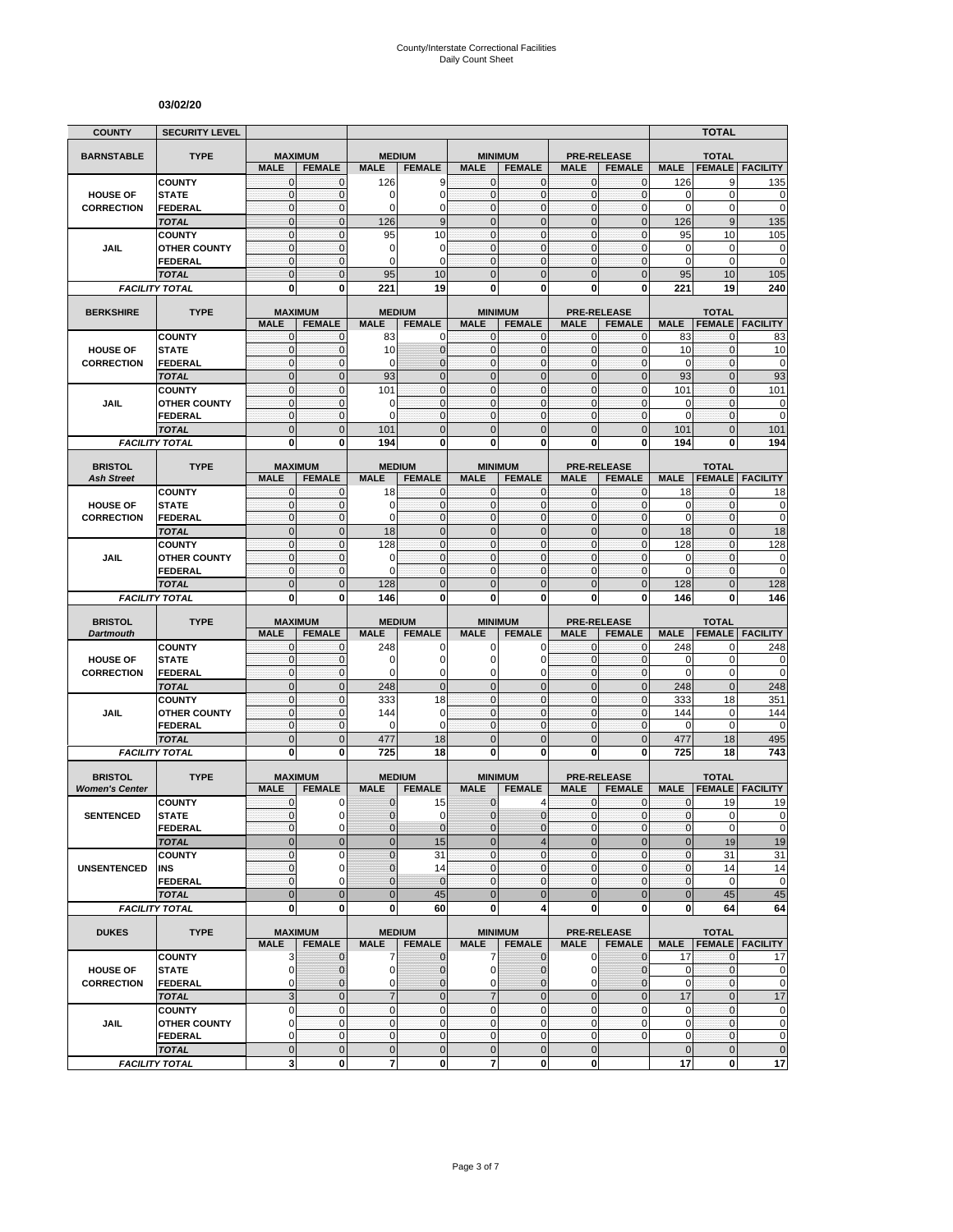# County/Interstate Correctional Facilities Daily Count Sheet

| <b>ESSEX</b>          | <b>TYPE</b>                           |                               |                             | <b>MEDIUM</b>                 |                             |                               |                             |                              |                                     |                            | <b>TOTAL</b>                   |                          |
|-----------------------|---------------------------------------|-------------------------------|-----------------------------|-------------------------------|-----------------------------|-------------------------------|-----------------------------|------------------------------|-------------------------------------|----------------------------|--------------------------------|--------------------------|
| <b>Middleton</b>      |                                       | <b>MAXIMUM</b><br><b>MALE</b> | <b>FEMALE</b>               | <b>MALE</b>                   | <b>FEMALE</b>               | <b>MINIMUM</b><br><b>MALE</b> | <b>FEMALE</b>               | <b>MALE</b>                  | <b>PRE-RELEASE</b><br><b>FEMALE</b> | <b>MALE</b>                |                                | <b>FEMALE   FACILITY</b> |
|                       | <b>COUNTY</b>                         | $\mathbf 0$                   | $\overline{0}$              | 347                           | $\mathbf{0}$                | $\mathbf{0}$                  | 0                           | $\mathbf 0$                  | $\mathbf 0$                         | 347                        | 0                              | 347                      |
| <b>HOUSE OF</b>       | <b>STATE</b>                          | $\mathbf{0}$                  | $\mathbf 0$                 | 0                             | $\mathbf 0$                 | $\mathbf{O}$                  | $\mathbf{0}$                | $\mathbf 0$                  | $\mathbf 0$                         | 0                          | $\mathbf 0$                    | $\mathbf 0$              |
| <b>CORRECTION</b>     | <b>FEDERAL</b>                        | $\mathbf 0$                   | $\mathbf{0}$                | $\Omega$                      | $\mathbf{0}$                | $\mathbf{O}$                  | 0                           | $\mathbf 0$                  | $\mathbf 0$                         | $\mathbf 0$                | $\mathbf{0}$                   | $\mathbf 0$              |
|                       | <b>TOTAL</b>                          | $\mathbf 0$                   | $\mathbf{0}$                | 347                           | $\mathbf{0}$                | $\mathbf{0}$                  | $\overline{0}$              | $\mathbf{0}$<br>$\mathbf{0}$ | $\overline{0}$                      | 347<br>722                 | $\mathbf 0$<br>12              | 347                      |
| <b>JAIL</b>           | <b>COUNTY</b><br><b>OTHER COUNTY</b>  | $\mathbf{0}$<br>$\mathbf{0}$  | $\mathbf 0$<br>$\mathbf 0$  | 722<br>$\Omega$               | 12<br>$\mathbf 0$           | $\mathbf 0$<br>$\mathbf{O}$   | $\mathbf 0$<br>$\mathbf{0}$ | $\mathbf 0$                  | 0<br>$\mathbf 0$                    | 0                          | 0                              | 734<br>0                 |
|                       | <b>FEDERAL</b>                        | $\pmb{0}$                     | $\mathbf 0$                 | $\mathbf{1}$                  | $\mathbf 0$                 | $\mathbf 0$                   | $\mathbf{0}$                | 0                            | 0                                   | 1                          | 0                              | $\mathbf{1}$             |
|                       | <b>TOTAL</b>                          | $\overline{0}$                | $\Omega$                    | 723                           | 12                          | $\Omega$                      | $\Omega$                    | $\Omega$                     | $\overline{0}$                      | 723                        | 12                             | 735                      |
|                       | <b>FACILITY TOTAL</b>                 | 0                             | 0                           | 1070                          | 12                          | 0                             | O                           | 0                            | 0                                   | 1070                       | 12                             | 1082                     |
| <b>ESSEX</b>          | <b>TYPE</b>                           | <b>MAXIMUM</b>                |                             |                               | <b>MEDIUM</b>               |                               | <b>MINIMUM</b>              |                              | <b>PRE-RELEASE</b>                  |                            | <b>TOTAL</b>                   |                          |
| W.I.T.                |                                       | <b>MALE</b>                   | <b>FEMALE</b>               | <b>MALE</b>                   | <b>FEMALE</b>               | <b>MALE</b>                   | <b>FEMALE</b>               | <b>MALE</b>                  | <b>FEMALE</b>                       | <b>MALE</b>                | <b>FEMALE</b>                  | <b>FACILITY</b>          |
|                       | <b>COUNTY</b>                         | 0                             | 0                           | $\mathbf{0}$                  | 0                           | 0                             | $\mathbf 0$                 | 0                            | 27                                  | $\mathbf{0}$               | 27                             | 27                       |
| <b>SENTENCED</b>      | <b>STATE</b>                          | $\mathbf{0}$                  | $\mathbf 0$                 | $\mathbf{0}$                  | $\mathbf{O}$                | $\mathbf{O}$                  | $\mathbf{0}$                | $\mathbf{0}$                 | 0                                   | $\mathbf{0}$               | $\mathbf 0$                    | $\mathbf 0$              |
|                       | <b>FEDERAL</b>                        | $\mathbf{0}$                  | $\Omega$                    | $\mathbf{0}$                  | $\mathbf{0}$                | $\Omega$                      | $\mathbf 0$                 | $\mathbf{0}$                 | $\Omega$                            | $\mathbf{0}$               | 0                              | $\mathbf 0$              |
|                       | <b>TOTAL</b><br><b>FACILITY TOTAL</b> | $\overline{0}$<br>0           | $\Omega$<br>0               | $\overline{0}$<br>0           | $\mathbf 0$<br>$\bf{0}$     | $\mathbf{0}$<br>0             | $\overline{0}$<br>$\bf{0}$  | $\Omega$<br>0                | 27<br>27                            | $\overline{0}$<br>0        | 27<br>27                       | 27<br>27                 |
|                       |                                       |                               |                             |                               |                             |                               |                             |                              |                                     |                            |                                |                          |
| <b>ESSEX</b>          | <b>TYPE</b>                           | <b>MAXIMUM</b>                |                             |                               | <b>MEDIUM</b>               |                               | <b>MINIMUM</b>              |                              | <b>PRE-RELEASE</b>                  |                            | <b>TOTAL</b>                   |                          |
| LCAC                  |                                       | <b>MALE</b>                   | <b>FEMALE</b>               | <b>MALE</b>                   | <b>FEMALE</b>               | <b>MALE</b>                   | <b>FEMALE</b>               | <b>MALE</b>                  | <b>FEMALE</b>                       | <b>MALE</b>                | <b>FEMALE</b>                  | <b>FACILITY</b>          |
|                       | <b>COUNTY</b>                         | $\mathbf 0$                   | $\overline{0}$              | $\mathbf{0}$                  | $\mathbf 0$                 | 193                           | $\mathbf 0$                 | 0                            | $\mathbf 0$                         | 193                        | $\mathbf{0}$                   | 193                      |
| <b>HOUSE OF</b>       | <b>STATE</b>                          | $\mathbf{0}$                  | $\Omega$                    | $\mathbf{0}$                  | $\mathbf 0$                 | 5                             | $\mathbf 0$                 | 0                            | $\mathbf{0}$                        | 5                          | $\mathbf{0}$                   | 5                        |
| <b>CORRECTION</b>     | <b>FEDERAL</b><br><b>TOTAL</b>        | $\mathbf 0$<br>$\overline{0}$ | $\mathbf 0$<br>$\mathbf{0}$ | $\mathbf{0}$<br>$\mathbf 0$   | $\mathbf{0}$<br>$\mathbf 0$ | $\mathbf 0$<br>198            | 0<br>$\overline{0}$         | 6<br>6                       | $\mathbf{0}$<br>$\overline{0}$      | 6<br>204                   | $\mathbf{0}$<br>$\overline{0}$ | 6<br>204                 |
|                       | <b>FACILITY TOTAL</b>                 | 0                             | 0                           | 0                             | 0                           | 198                           | O                           | 6                            | 0                                   | 204                        | 0                              | 204                      |
|                       |                                       |                               |                             |                               |                             |                               |                             |                              |                                     |                            |                                |                          |
| <b>FRANKLIN</b>       | <b>TYPE</b>                           | <b>MAXIMUM</b>                |                             |                               | <b>MEDIUM</b>               |                               | <b>MINIMUM</b>              |                              | <b>PRE-RELEASE</b>                  |                            | <b>TOTAL</b>                   |                          |
|                       |                                       | <b>MALE</b>                   | <b>FEMALE</b>               | <b>MALE</b>                   | <b>FEMALE</b>               | <b>MALE</b>                   | <b>FEMALE</b>               | <b>MALE</b>                  | <b>FEMALE</b>                       | <b>MALE</b>                | <b>FEMALE</b>                  | <b>FACILITY</b>          |
|                       | <b>COUNTY</b>                         | $\mathbf{0}$                  | $\mathbf 0$                 | 73                            | 8                           | $\mathbf{0}$                  | $\mathbf 0$                 | 0                            | $\overline{0}$                      | 73                         | 8                              | 81                       |
| <b>HOUSE OF</b>       | OTHER - VT                            | $\mathbf 0$<br>$\mathbf{0}$   | $\mathbf{0}$<br>$\mathbf 0$ | 0                             | $\mathbf 0$<br>3            | $\Omega$<br>$\Omega$          | $\mathbf{0}$<br>0           | 0<br>0                       | $\Omega$<br>0                       | $\mathbf 0$<br>13          | 0<br>3                         | 0                        |
| <b>CORRECTION</b>     | <b>STATE</b><br><b>FEDERAL</b>        | $\mathbf{0}$                  | $\mathbf 0$                 | 13<br>$\mathbf 0$             | $\mathbf 0$                 | $\Omega$                      | $\overline{0}$              | 0                            | 0                                   | $\mathbf 0$                | 0                              | 16<br>$\mathbf 0$        |
|                       | <b>TOTAL</b>                          | $\overline{0}$                | $\mathbf{0}$                | 86                            | 11                          | $\mathbf{0}$                  | $\overline{0}$              | $\Omega$                     | $\overline{0}$                      | 86                         | 11                             | 97                       |
|                       | <b>COUNTY</b>                         | $\mathbf{0}$                  | 0                           | 56                            | 13                          | $\mathbf{0}$                  | $\mathbf{0}$                |                              | $\mathbf 0$                         | 56                         | 13                             | 69                       |
| <b>JAIL</b>           | <b>OTHER COUNTY</b>                   | $\mathbf 0$                   | $\Omega$                    | 19                            | $\Omega$                    | $\Omega$                      | $\Omega$                    |                              | $\Omega$                            | 19                         | $\mathbf 0$                    | 19                       |
|                       | <b>FEDERAL</b>                        | $\mathbf{0}$                  | $\mathbf 0$                 | $\mathbf{1}$                  | $\mathbf 0$                 | $\mathbf{O}$                  | $\mathbf 0$                 |                              | $\mathbf 0$                         | $\mathbf{1}$               | $\mathbf 0$                    | $\mathbf{1}$             |
|                       | <b>TOTAL</b>                          | $\mathbf 0$<br>$\mathbf 0$    | $\overline{0}$<br>0         | 76<br>162                     | 13<br>24                    | $\mathbf{0}$<br>0             | $\mathbf 0$<br>Ò            | $\mathbf 0$<br>0             | $\mathbf 0$<br>0                    | 76<br>162                  | 13<br>24                       | 89                       |
|                       | <b>FACILITY TOTAL</b>                 |                               |                             |                               |                             |                               |                             |                              |                                     |                            |                                | 186                      |
| <b>HAMPDEN</b>        | <b>TYPE</b>                           | <b>MAXIMUM</b>                |                             | <b>MEDIUM</b>                 |                             | <b>MINIMUM</b>                |                             |                              | <b>PRE-RELEASE</b>                  |                            | <b>TOTAL</b>                   |                          |
| <b>HOC/JAIL</b>       |                                       | <b>MALE</b>                   | <b>FEMALE</b>               | <b>MALE</b>                   | <b>FEMALE</b>               | <b>MALE</b>                   | <b>FEMALE</b>               | <b>MALE</b>                  | <b>FEMALE</b>                       | <b>MALE</b>                | <b>FEMALE</b>                  | <b>FACILITY</b>          |
|                       | <b>COUNTY</b>                         | $\mathbf{0}$                  | $\mathbf 0$                 | 229                           | $\mathbf{0}$                | 54                            | $\mathbf 0$                 | 0                            | 0                                   | 283                        | $\mathbf{0}$                   | 283                      |
| <b>HOUSE OF</b>       | <b>STATE</b>                          | $\mathbf{0}$<br>$\mathbf{0}$  | $\mathbf{0}$                | 33                            | $\mathbf 0$                 | 29                            | $\mathbf{0}$                | 17                           | $\overline{0}$                      | 79                         | $\pmb{0}$<br>$\mathbf 0$       | 79                       |
| <b>CORRECTION</b>     | <b>STATE - ELMO</b><br>FEDERAL        | $\mathbf{0}$                  | $\mathbf 0$<br>$\mathbf{0}$ | $\Omega$                      | $\mathbf{0}$                | $\mathbf 0$                   | $\mathbf{0}$                | 0<br>$\Omega$                | 0<br>0                              | $\mathbf 0$<br>$\mathbf 0$ | $\mathbf 0$                    | $\mathbf 0$<br>0         |
|                       | <b>TOTAL</b>                          | $\mathbf 0$                   | $\mathbf{0}$                | 262                           | $\mathbf 0$                 | 83                            | $\mathbf 0$                 | 17                           | $\overline{0}$                      | 362                        | $\overline{0}$                 | 362                      |
|                       | <b>COUNTY</b>                         | $\mathbf 0$                   | $\mathbf{0}$                | 422                           | $\mathbf 0$                 | $\Omega$                      | $\Omega$                    | $\Omega$                     | 0                                   | 422                        | $\mathbf 0$                    | 422                      |
| <b>JAIL</b>           | <b>OTHER COUNTY</b>                   | $\mathbf{0}$                  | $\mathbf{0}$                | 0                             | $\mathbf{0}$                | $\mathbf{0}$                  | $\mathbf 0$                 | $\mathbf{0}$                 | $\mathbf 0$                         | $\mathbf 0$                | $\mathbf 0$                    | $\mathbf 0$              |
|                       | <b>FEDERAL</b>                        | $\mathbf 0$                   | $\Omega$                    | 5                             | $\mathbf{0}$                | $\mathbf 1$                   | $\mathbf 0$                 | $\Omega$                     | 0                                   | 6                          | $\mathbf 0$                    | 6                        |
|                       | <b>TOTAL</b>                          | $\overline{0}$                | $\Omega$                    | 427                           | $\overline{0}$              |                               | $\Omega$                    | $\Omega$                     | $\overline{0}$                      | 428                        | $\Omega$                       | 428                      |
|                       | <b>FACILITY TOTAL</b>                 | $\mathbf{0}$                  | 0                           | 689                           | 0                           | 84                            | 0                           | 17                           | 0                                   | 790                        | 0                              | 790                      |
| <b>HAMPDEN</b>        | <b>TYPE</b>                           |                               | <b>MAXIMUM</b>              |                               | <b>MEDIUM</b>               |                               | <b>MINIMUM</b>              |                              | PRE-RELEASE                         |                            | <b>TOTAL</b>                   |                          |
| <b>WMCAC</b>          |                                       | <b>MALE</b>                   | <b>FEMALE</b>               | <b>MALE</b>                   | <b>FEMALE</b>               | <b>MALE</b>                   | <b>FEMALE</b>               | <b>MALE</b>                  | <b>FEMALE</b>                       | <b>MALE</b>                | <b>FEMALE</b>                  | <b>FACILITY</b>          |
|                       | <b>COUNTY</b>                         | $\mathbf 0$                   | $\mathbf 0$                 | $\mathbf 0$                   | 0                           | 82                            | 17                          | $\mathbf 0$                  | $\mathbf 0$                         | 82                         | 17                             | 99                       |
| <b>HOUSE OF</b>       | <b>STATE</b>                          | $\mathbf 0$                   | $\mathbf 0$                 | $\overline{0}$                | $\pmb{0}$                   | $\mathbf 0$                   | $\mathbf 0$                 | $\mathbf{0}$                 | $\mathbf 0$                         | 0                          | 0                              | 0                        |
| <b>CORRECTION</b>     | <b>FEDERAL</b><br><b>TOTAL</b>        | $\pmb{0}$<br>$\pmb{0}$        | $\mathbf{O}$<br>$\mathbf 0$ | $\overline{0}$<br>$\mathbf 0$ | $\mathbf 0$<br>$\mathbf 0$  | $\mathbf 0$<br>82             | $\mathbf 0$<br>17           | $\mathbf 0$<br>$\mathbf 0$   | $\mathbf 0$<br>$\mathbf 0$          | $\mathbf 0$<br>82          | $\mathbf 0$<br>17              | $\mathbf 0$<br>99        |
|                       | <b>FACILITY TOTAL</b>                 | 0                             | $\mathbf 0$                 | $\mathbf{0}$                  | $\mathbf{0}$                | 82                            | 17                          | 0                            | 0                                   | 82                         | 17                             | 99                       |
|                       |                                       |                               |                             |                               |                             |                               |                             |                              |                                     |                            |                                |                          |
| <b>HAMPDEN</b>        | <b>TYPE</b>                           |                               | <b>MAXIMUM</b>              |                               | <b>MEDIUM</b>               |                               | <b>MINIMUM</b>              |                              | <b>PRE-RELEASE</b>                  |                            | <b>TOTAL</b>                   |                          |
| <b>Women's Center</b> |                                       | <b>MALE</b>                   | <b>FEMALE</b>               | <b>MALE</b>                   | <b>FEMALE</b>               | <b>MALE</b>                   | <b>FEMALE</b>               | <b>MALE</b>                  | <b>FEMALE</b>                       | <b>MALE</b>                | <b>FEMALE</b>                  | <b>FACILITY</b>          |
|                       | <b>COUNTY</b>                         | 0                             | 0                           | 0                             | 42                          | $\mathbf 0$                   | 14                          | 0                            | 0                                   | 0                          | 56                             | 56                       |
| <b>HOUSE OF</b>       | <b>STATE</b>                          | $\pmb{0}$<br>$\pmb{0}$        | 0<br>0                      | $\mathbf{0}$<br>0             | 4<br>0                      | $\mathbf{0}$<br>$\mathbf 0$   | 3<br>0                      | $\mathbf{0}$                 | 2<br>0                              | $\mathbf{0}$<br>0          | 9<br>$\mathbf 0$               | 9<br>$\mathbf 0$         |
|                       | <b>FEDERAL</b><br><b>TOTAL</b>        | $\mathbf 0$                   | $\mathbf 0$                 | $\overline{0}$                | 46                          | $\overline{0}$                | 17                          | 0<br>$\mathbf{0}$            | $\overline{c}$                      | $\bf{0}$                   | 65                             | 65                       |
|                       | <b>COUNTY</b>                         | $\mathbf 0$                   | $\Omega$                    | $\overline{0}$                | 86                          | $\mathbf 0$                   | $\mathbf 0$                 | $\Omega$                     | 0                                   | $\mathbf{0}$               | 86                             | 86                       |
| JAIL                  | <b>OTHER COUNTY</b>                   | 0                             | $\mathbf 0$                 | 0                             | 0                           | $\mathbf 0$                   | 0                           | $\mathbf{0}$                 | 0                                   | $\pmb{0}$                  | 0                              | $\pmb{0}$                |
|                       | <b>FEDERAL</b>                        | 0                             | 0                           | 0                             | 0                           | $\mathbf 0$                   | 0                           | $\mathbf 0$                  | 0                                   | $\pmb{0}$                  | $\pmb{0}$                      | $\pmb{0}$                |
|                       | <b>TOTAL</b>                          | 0                             | $\mathbf 0$                 | $\mathbf{0}$                  | 86                          | $\mathbf{0}$                  | $\mathbf{0}$                | $\mathbf{0}$                 | $\pmb{0}$                           | $\bf{0}$                   | 86                             | 86                       |
|                       | <b>FACILITY TOTAL</b>                 | 0                             | $\mathbf{0}$                | $\pmb{0}$                     | 132                         | $\mathbf 0$                   | 17                          | $\mathbf 0$                  | 2                                   | $\pmb{0}$                  | 151                            | 151                      |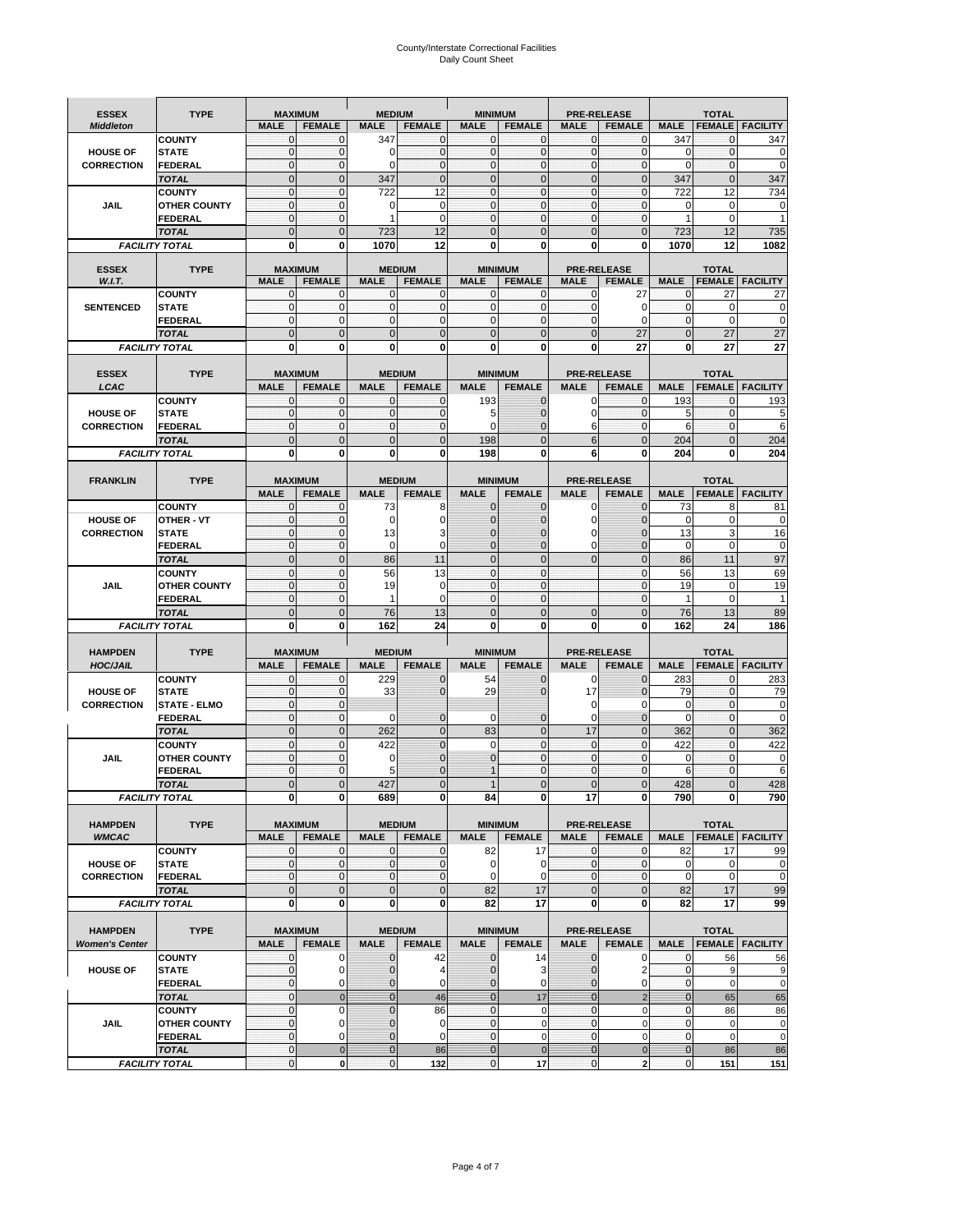| <b>HAMPSHIRE</b>                   | <b>TYPE</b>                           | <b>MAXIMUM</b>                |                              |                    | <b>MEDIUM</b>                  |                              | <b>MINIMUM</b>                   |                             | <b>PRE-RELEASE</b>                  |                    | <b>TOTAL</b>                  |                          |
|------------------------------------|---------------------------------------|-------------------------------|------------------------------|--------------------|--------------------------------|------------------------------|----------------------------------|-----------------------------|-------------------------------------|--------------------|-------------------------------|--------------------------|
|                                    |                                       | <b>MALE</b>                   | <b>FEMALE</b>                | <b>MALE</b>        | <b>FEMALE</b>                  | <b>MALE</b>                  | <b>FEMALE</b>                    | <b>MALE</b>                 | <b>FEMALE</b>                       | <b>MALE</b>        | <b>FEMALE</b>                 | <b>FACILITY</b>          |
|                                    | <b>COUNTY</b>                         | 0                             | $\mathbf 0$                  | 60                 | $\mathbf 0$                    | 32                           | $\mathbf{0}$                     | 3                           |                                     | 95                 | $\mathbf{0}$                  | 95                       |
| <b>HOUSE OF</b>                    | <b>STATE</b>                          | $\pmb{0}$                     | $\mathbf 0$                  | 4                  | $\mathbf{0}$                   | 6                            | $\overline{0}$                   | $\overline{2}$              |                                     | 12                 | $\mathbf 0$                   | 12                       |
| <b>CORRECTION</b>                  | <b>FEDERAL</b>                        | $\mathbf 0$                   | $\pmb{0}$                    | 0                  | $\mathbf{0}$                   | 0                            | $\mathbf{0}$                     | 0                           |                                     | $\mathbf 0$        | $\mathbf 0$                   | 0                        |
|                                    | <b>TOTAL</b>                          | $\mathbf{0}$                  | $\overline{0}$               | 64                 | $\mathbf{0}$                   | 38                           | $\mathbf{0}$                     | 5                           |                                     | 107                | $\mathbf{0}$                  | 107                      |
|                                    | <b>COUNTY</b>                         | $\mathbf{0}$                  | $\mathbf 0$                  | 100                | $\mathbf{0}$                   |                              | $\mathbf{0}$                     |                             |                                     | 100                | $\mathbf 0$                   | 100                      |
| <b>JAIL</b>                        | <b>OTHER COUNTY</b>                   | $\mathbf{0}$                  | 0                            | $\Omega$           | $\mathbf{0}$                   |                              | $\mathbf{0}$                     |                             |                                     | 0                  | 0                             | 0                        |
|                                    | <b>FEDERAL</b>                        | $\mathbf{0}$                  | $\mathbf 0$                  | $\overline{4}$     | $\mathbf{0}$                   |                              | $\mathbf{0}$                     |                             |                                     | 4                  | $\mathbf{0}$                  | $\overline{4}$           |
|                                    | <b>TOTAL</b>                          | $\mathbf{0}$                  | $\mathbf 0$                  | 104                | $\mathbf 0$                    | $\mathbf 0$                  | $\mathbf{0}$                     | $\mathbf 0$                 |                                     | 104                | $\mathbf 0$                   | 104                      |
|                                    | <b>FACILITY TOTAL</b>                 | 0                             | 0                            | 168                | 0                              | 38                           | 0                                | 5                           |                                     | 211                | 0                             | 211                      |
|                                    |                                       |                               |                              |                    |                                |                              |                                  |                             |                                     |                    |                               |                          |
| <b>MIDDLESEX</b>                   | <b>TYPE</b>                           | <b>MAXIMUM</b><br><b>MALE</b> | <b>FEMALE</b>                | <b>MALE</b>        | <b>MEDIUM</b><br><b>FEMALE</b> | <b>MALE</b>                  | <b>MINIMUM</b><br><b>FEMALE</b>  | <b>MALE</b>                 | <b>PRE-RELEASE</b><br><b>FEMALE</b> | <b>MALE</b>        | <b>TOTAL</b><br><b>FEMALE</b> | <b>FACILITY</b>          |
| E. Cambridge                       | <b>COUNTY</b>                         | $\mathbf{0}$                  | 0                            | $\Omega$           | $\mathbf 0$                    | 0                            | $\mathbf{0}$                     | 0                           | 0                                   | 0                  | 0                             | 0                        |
| <b>HOUSE OF</b>                    | <b>STATE</b>                          | $\pmb{0}$                     | $\mathbf{0}$                 | $\mathbf 0$        | $\bf{0}$                       | $\mathbf 0$                  | $\mathbf{0}$                     | 0                           | $\mathbf{0}$                        | $\pmb{0}$          | $\bf{0}$                      | 0                        |
| <b>CORRECTION</b>                  | <b>FEDERAL</b>                        | $\mathbf{0}$                  | $\mathbf 0$                  | $\mathbf 0$        | $\mathbf 0$                    | $\mathbf{0}$                 | $\mathbf{0}$                     | $\mathbf 0$                 | $\mathbf{0}$                        | $\mathbf{0}$       | $\mathbf 0$                   | $\mathbf 0$              |
|                                    | <b>TOTAL</b>                          | $\mathbf{0}$                  | $\mathbf 0$                  | $\overline{0}$     | $\mathbf{0}$                   | $\mathbf 0$                  | $\mathbf{0}$                     | $\mathbf{0}$                | $\mathbf 0$                         | $\pmb{0}$          | $\mathbf{0}$                  | $\mathbf 0$              |
|                                    | <b>COUNTY</b>                         | $\mathbf{0}$                  | $\mathbf{0}$                 | $\mathbf 0$        | $\mathbf{0}$                   | $\mathbf{0}$                 | $\mathbf{0}$                     | $\mathbf 0$                 | $\mathbf{0}$                        | $\mathbf{0}$       | $\mathbf{0}$                  | $\mathbf 0$              |
| JAIL                               | <b>OTHER COUNTY</b>                   | $\mathbf{0}$                  | $\mathbf{0}$                 | $\mathbf 0$        | 0                              | $\mathbf{0}$                 | $\mathbf{0}$                     | $\mathbf{0}$                | 0                                   | $\pmb{0}$          | 0                             | 0                        |
|                                    | <b>FEDERAL</b>                        | $\mathbf{0}$                  | $\mathbf 0$                  | $\mathbf 0$        | $\mathbf{0}$                   | $\mathbf{0}$                 | $\mathbf{0}$                     | $\mathbf{0}$                | $\mathbf 0$                         | $\mathbf{0}$       | $\mathbf{0}$                  | 0                        |
|                                    | <b>TOTAL</b>                          | $\overline{0}$                | $\overline{0}$               | $\overline{0}$     | $\mathbf{0}$                   | $\overline{0}$               | $\mathbf{0}$                     | $\overline{0}$              | $\overline{0}$                      | $\pmb{0}$          | $\overline{0}$                | $\overline{0}$           |
|                                    | <b>FACILITY TOTAL</b>                 | 0                             | 0                            | $\bf{0}$           | 0                              | 0                            | 0                                | 0                           | 0                                   | 0                  | 0                             | 0                        |
|                                    |                                       |                               |                              |                    |                                |                              |                                  |                             |                                     |                    |                               |                          |
| <b>MIDDLESEX</b>                   | <b>TYPE</b>                           | <b>MAXIMUM</b>                |                              |                    | <b>MEDIUM</b>                  |                              | <b>MINIMUM</b>                   |                             | <b>PRE-RELEASE</b>                  |                    | <b>TOTAL</b>                  |                          |
| <b>Billerica</b>                   |                                       | <b>MALE</b>                   | <b>FEMALE</b>                | <b>MALE</b>        | <b>FEMALE</b>                  | <b>MALE</b>                  | <b>FEMALE</b>                    | <b>MALE</b>                 | <b>FEMALE</b>                       | <b>MALE</b>        | <b>FEMALE</b>                 | <b>FACILITY</b>          |
|                                    | <b>COUNTY</b>                         | 0                             | $\mathbf{0}$                 | 284                | 0                              | 16                           | 0                                | 21                          | 0                                   | 321                | 0                             | 321                      |
| <b>HOUSE OF</b>                    | <b>STATE</b>                          | O                             | $\overline{0}$               | O                  | $\mathbf 0$                    | 0                            | $\mathbf 0$                      | 0                           | $\mathbf{0}$                        | 0                  | $\mathbf{0}$                  | 0                        |
| <b>CORRECTION</b>                  | <b>FEDERAL</b>                        | $\Omega$                      | 0                            | $\epsilon$         | $\mathbf{0}$                   | 0                            | $\mathbf{0}$                     | 0                           | $\mathbf 0$                         | $\mathbf 0$        | $\mathbf 0$                   | $\mathbf 0$              |
|                                    | <b>TOTAL</b>                          | $\mathbf{0}$                  | $\mathbf 0$                  | 284                | $\pmb{0}$                      | 16                           | $\mathbf{0}$                     | 21                          | $\mathbf 0$                         | 321                | $\mathbf{0}$                  | 321                      |
|                                    | <b>COUNTY</b>                         | $\Omega$                      | $\mathbf 0$                  | 473                | $\mathbf{0}$                   | $\mathbf 0$                  | $\mathbf{0}$                     | $\mathbf{0}$                | $\mathbf{0}$                        | 473                | $\mathbf{0}$                  | 473                      |
| JAIL                               | <b>OTHER COUNTY</b><br><b>FEDERAL</b> | 0<br>0                        | $\mathbf{0}$<br>$\mathbf{0}$ | O<br>$\sqrt{ }$    | $\mathbf 0$<br>$\mathbf{0}$    | $\mathbf{0}$<br>$\mathbf{0}$ | $\mathbf{0}$<br>0                | $\mathbf{0}$<br>$\mathbf 0$ | 0<br>$\mathbf 0$                    | 0<br>$\Omega$      | 0<br>$\mathbf 0$              | 0<br>$\mathbf 0$         |
|                                    | <b>TOTAL</b>                          | $\Omega$                      | $\overline{0}$               | 473                | $\mathbf{0}$                   | $\overline{0}$               | $\mathbf{0}$                     | $\overline{0}$              | $\overline{0}$                      | 473                | $\mathbf{0}$                  | 473                      |
|                                    | <b>FACILITY TOTAL</b>                 |                               | 0                            | 757                | 0                              | 16                           | 0                                | 21                          | 0                                   | 794                | 0                             | 794                      |
|                                    |                                       |                               |                              |                    |                                |                              |                                  |                             |                                     |                    |                               |                          |
|                                    |                                       |                               |                              |                    |                                |                              |                                  |                             |                                     |                    |                               |                          |
| <b>NORFOLK</b>                     | <b>TYPE</b>                           | <b>MAXIMUM</b>                |                              |                    | <b>MEDIUM</b>                  |                              | <b>MINIMUM</b>                   |                             | <b>PRE-RELEASE</b>                  |                    | <b>TOTAL</b>                  |                          |
| Dedham / RT 128                    |                                       | <b>MALE</b>                   | <b>FEMALE</b>                | <b>MALE</b>        | <b>FEMALE</b>                  | <b>MALE</b>                  | <b>FEMALE</b>                    | <b>MALE</b>                 | <b>FEMALE</b>                       | <b>MALE</b>        | <b>FEMALE</b>                 | <b>FACILITY</b>          |
|                                    | <b>COUNTY</b>                         | 0                             | $\mathbf{0}$                 | 143                | 0                              | 0                            | 0                                | 33                          | $\mathbf 0$                         | 176                | 0                             | 176                      |
| <b>HOUSE OF</b>                    | <b>STATE</b>                          | $\mathbf{0}$                  | $\mathbf 0$                  | ſ                  | $\mathbf{0}$                   | $\mathbf 0$                  | $\mathbf{0}$                     | 0                           | $\mathbf 0$                         | 0                  | $\mathbf{0}$                  | 0                        |
| <b>CORRECTION</b>                  | <b>FEDERAL</b>                        | $\mathbf{0}$                  | $\mathbf 0$                  | 0                  | $\mathbf{0}$                   | $\mathbf 0$                  | $\overline{0}$                   | $\mathbf 0$                 | $\mathbf 0$                         | $\mathbf 0$        | $\mathbf{0}$                  | $\mathbf 0$              |
|                                    | <b>TOTAL</b>                          | $\mathbf{0}$                  | $\bf 0$                      | 143                | $\pmb{0}$                      | $\mathbf 0$                  | $\mathbf 0$                      | 33                          | $\mathbf 0$                         | 176                | $\mathbf 0$                   | 176                      |
|                                    | <b>COUNTY</b>                         | $\mathbf{0}$                  | 0                            | 259                | $\mathbf{0}$                   | $\mathbf 0$                  | $\mathbf{0}$                     | $\mathbf{0}$                | $\mathbf{0}$                        | 259                | $\mathbf{0}$                  | 259                      |
| JAIL                               | <b>INS</b>                            | $\mathbf{0}$                  | $\mathbf{0}$                 | O                  | $\mathbf{0}$                   | $\mathbf 0$                  | $\mathbf{0}$                     | $\mathbf{0}$                | $\mathbf 0$                         | 0                  | 0                             | 0                        |
|                                    | <b>FEDERAL</b>                        | $\mathbf{0}$                  | $\mathbf{0}$                 | 52                 | $\mathbf 0$                    | $\mathbf 0$                  | $\mathbf{0}$                     | $\mathbf{0}$                | $\mathbf 0$                         | 52                 | $\mathbf 0$                   | 52                       |
|                                    | <b>TOTAL</b>                          | $\mathbf{0}$                  | $\mathbf 0$                  | 311                | $\mathbf{0}$                   | $\overline{0}$               | $\overline{0}$                   | $\overline{0}$              | $\overline{0}$                      | 311                | $\overline{0}$                | 311                      |
|                                    | <b>FACILITY TOTAL</b>                 | 0                             | 0                            | 454                | 0                              | 0                            | $\bf{0}$                         | 33                          | 0                                   | 487                | 0                             | 487                      |
|                                    |                                       |                               |                              |                    |                                |                              |                                  |                             |                                     |                    |                               |                          |
| <b>NORFOLK</b><br><b>Braintree</b> | <b>TYPE</b>                           | <b>MAXIMUM</b><br><b>MALE</b> | <b>FEMALE</b>                | <b>MALE</b>        | <b>MEDIUM</b><br><b>FEMALE</b> | <b>MALE</b>                  | <b>MINIMUM</b><br><b>FEMALE</b>  | <b>MALE</b>                 | PRE-RELEASE<br><b>FEMALE</b>        | <b>MALE</b>        | <b>TOTAL</b><br><b>FEMALE</b> | <b>FACILITY</b>          |
|                                    | <b>COUNTY</b>                         | $\mathbf 0$                   | $\mathbf{0}$                 | $\mathbf 0$        | $\mathbf 0$                    | $\mathbf{0}$                 | $\mathbf{0}$                     | 0                           | $\mathbf 0$                         | $\mathbf 0$        | 0                             | 0                        |
| <b>HOUSE OF</b>                    | <b>STATE</b>                          | $\Omega$                      | $\Omega$                     | $\Omega$           | $\overline{0}$                 | $\mathbf{0}$                 | $\Omega$                         | $\mathbf{0}$                | $\Omega$                            | $\Omega$           | $\Omega$                      | $\Omega$                 |
| <b>CORRECTION</b>                  | <b>FEDERAL</b>                        | $\mathbf 0$                   | $\mathbf 0$                  | $\mathbf 0$        | $\mathbf 0$                    | $\mathbf 0$                  | $\overline{0}$                   | $\pmb{0}$                   | $\mathbf 0$                         | $\overline{0}$     | $\mathbf 0$                   | $\mathbf 0$              |
|                                    | <b>TOTAL</b>                          | $\mathbf 0$                   | $\mathbf 0$                  | $\overline{0}$     | $\pmb{0}$                      | $\overline{0}$               | $\mathbf 0$                      | $\mathbf 0$                 | $\mathbf 0$                         | $\mathbf 0$        | $\mathbf 0$                   | $\mathbf 0$              |
|                                    | <b>FACILITY TOTAL</b>                 | $\mathbf 0$                   | $\bf{0}$                     | 0                  | $\mathbf 0$                    | $\mathbf{0}$                 | <sup>0</sup>                     | 0                           | 0                                   | $\mathbf{0}$       | $\mathbf 0$                   | $\mathbf{0}$             |
|                                    |                                       |                               |                              |                    |                                |                              |                                  |                             |                                     |                    |                               |                          |
| <b>PLYMOUTH</b>                    | <b>TYPE</b>                           |                               | <b>MAXIMUM</b>               |                    | <b>MEDIUM</b>                  |                              | <b>MINIMUM</b>                   |                             | <b>PRE-RELEASE</b>                  |                    | <b>TOTAL</b>                  |                          |
|                                    |                                       | <b>MALE</b>                   | <b>FEMALE</b>                | <b>MALE</b>        | <b>FEMALE</b>                  | <b>MALE</b>                  | <b>FEMALE</b>                    | <b>MALE</b>                 | <b>FEMALE</b>                       | <b>MALE</b>        |                               | <b>FEMALE</b>   FACILITY |
|                                    | <b>COUNTY</b>                         | $\mathbf 0$                   | $\mathbf 0$                  | 142                | 0                              |                              | $\mathbf{0}$                     | $\mathbf 0$                 | $\mathbf 0$                         | 142                | $\mathbf 0$                   | 142                      |
| <b>HOUSE OF</b>                    | <b>STATE</b>                          | $\mathbf{0}$                  | $\mathbf 0$                  | 59                 | $\mathbf 0$                    |                              | $\overline{0}$                   | $\pmb{0}$                   | 0                                   | 59                 | $\mathbf 0$                   | 59                       |
| <b>CORRECTION</b>                  | <b>FEDERAL</b>                        | $\mathbf 0$                   | $\pmb{0}$                    | 0                  | $\mathbf 0$                    |                              | $\overline{0}$                   | $\pmb{0}$                   | $\mathbf 0$                         | $\mathbf 0$        | $\mathbf{0}$                  | $\mathbf 0$              |
|                                    | <b>DYS</b>                            | $\mathbf{0}$                  | $\mathbf 0$                  | $\mathbf 0$        | $\mathbf{0}$                   |                              | $\overline{0}$                   | $\mathbf 0$                 | $\mathbf{0}$                        | $\mathbf 0$        | $\Omega$                      | $\mathbf 0$              |
|                                    | <b>TOTAL</b>                          | $\mathbf 0$                   | $\mathbf 0$                  | 201                | $\mathbf 0$                    | $\mathbf 0$                  | $\mathbf 0$                      | $\mathbf 0$                 | $\mathbf 0$                         | 201                | $\mathbf 0$                   | 201                      |
|                                    | <b>COUNTY</b>                         | $\mathbf 0$                   | $\mathbf 0$                  | 243                | $\mathbf{0}$                   | $\mathbf{0}$                 | $\mathbf{0}$                     | $\mathbf{0}$                | $\mathbf 0$                         | 243                | $\mathbf 0$                   | 243                      |
| <b>JAIL</b>                        | <b>OTHER COUNTY</b>                   | $\mathbf{0}$                  | $\mathbf 0$                  | 299                | $\mathbf 0$                    | $\mathbf{0}$                 | $\mathbf{0}$                     | $\mathbf 0$                 | $\mathbf 0$                         | 299                | $\mathbf 0$                   | 299                      |
|                                    | <b>FEDERAL</b><br>52A's               | $\mathbf 0$<br>$\mathbf 0$    | $\mathbf 0$<br>$\mathbf 0$   | 190<br>$\mathbf 0$ | $\mathbf 0$<br>$\mathbf 0$     | $\mathbf 0$<br>$\mathbf 0$   | $\overline{0}$<br>$\overline{0}$ | $\mathbf 0$<br>$\mathbf 0$  | 0<br>$\mathbf 0$                    | 190<br>$\mathbf 0$ | $\mathbf 0$<br>$\mathbf 0$    | 190<br>$\mathbf 0$       |
|                                    | Non 52A's                             | $\mathbf 0$                   | $\mathbf 0$                  | $\mathbf 0$        | $\mathbf 0$                    | $\mathbf 0$                  | $\overline{0}$                   | $\mathbf 0$                 | $\mathbf 0$                         | $\mathbf 0$        | $\overline{0}$                | $\mathbf 0$              |
|                                    | <b>TOTAL</b>                          | $\mathbf 0$                   | $\mathbf 0$                  | 732                | $\mathbf 0$                    | $\mathbf 0$                  | $\mathbf{0}$                     | $\bf 0$                     | $\mathbf 0$                         | 732                | $\mathbf 0$                   | 732                      |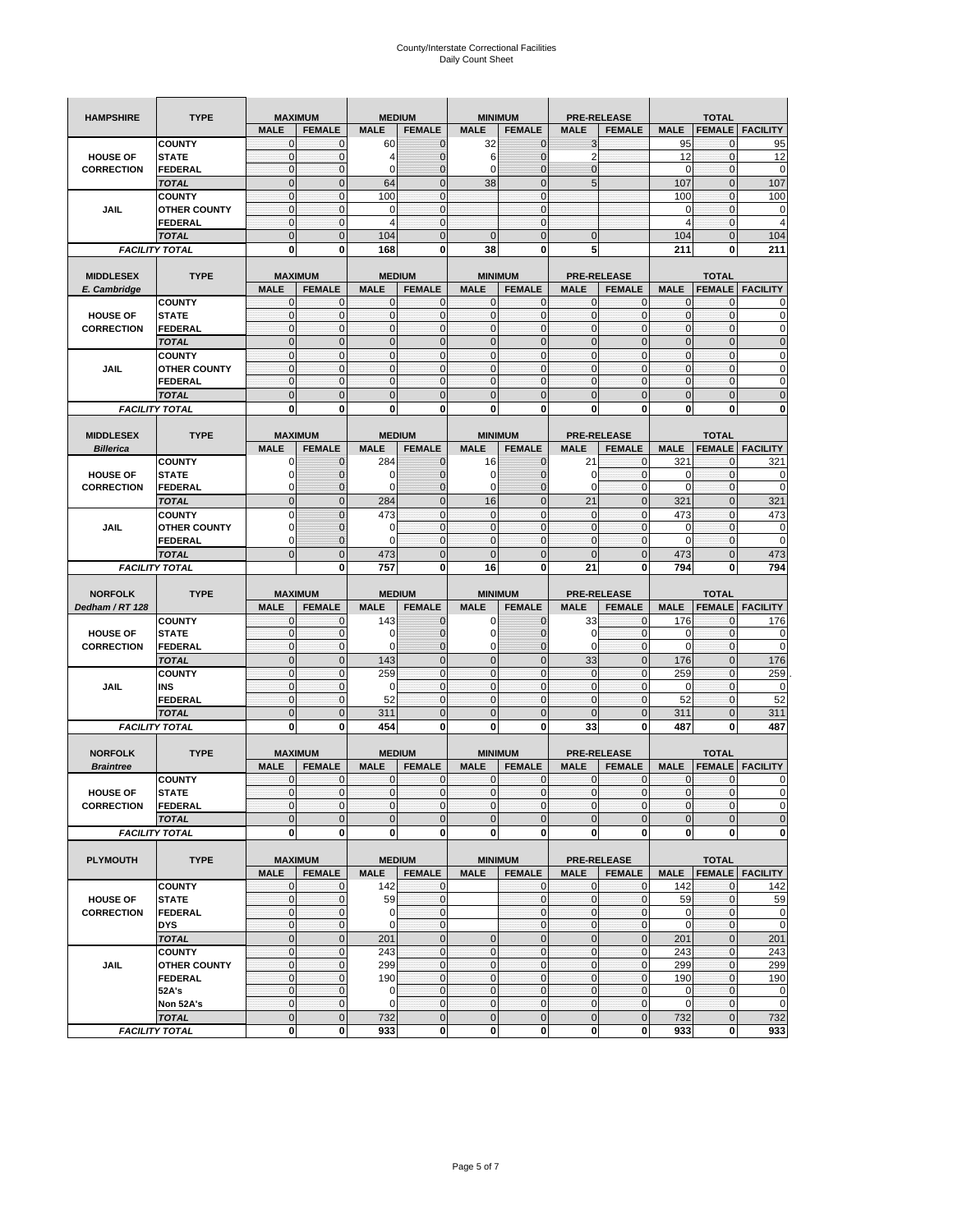# County/Interstate Correctional Facilities Daily Count Sheet

| <b>SUFFOLK</b>        | <b>TYPE</b>           | <b>MAXIMUM</b>               |                | <b>MEDIUM</b> |                | <b>MINIMUM</b> |                |                | <b>PRE-RELEASE</b> |             | <b>TOTAL</b>  |                 |
|-----------------------|-----------------------|------------------------------|----------------|---------------|----------------|----------------|----------------|----------------|--------------------|-------------|---------------|-----------------|
| <b>Nashua Street</b>  |                       | <b>MALE</b>                  | <b>FEMALE</b>  | <b>MALE</b>   | <b>FEMALE</b>  | <b>MALE</b>    | <b>FEMALE</b>  | <b>MALE</b>    | <b>FEMALE</b>      | <b>MALE</b> | <b>FEMALE</b> | <b>FACILITY</b> |
|                       | <b>COUNTY</b>         | $\Omega$                     | $\Omega$       | 521           | 0              | $\mathbf{0}$   | $\Omega$       | $\Omega$       | $\Omega$           | 521         | $\Omega$      | 521             |
| <b>JAIL</b>           | <b>OTHER COUNTY</b>   | $\mathbf{0}$                 | $\Omega$       | $\Omega$      | 0              | $\overline{0}$ | $\mathbf{0}$   | $\Omega$       | $\Omega$           | $\Omega$    | $\Omega$      | $\Omega$        |
|                       | FEDERAL               | $\mathbf{0}$                 | $\mathbf{0}$   | 0             | 0              | $\overline{0}$ | $\mathbf{0}$   | $\mathbf{0}$   | $\mathbf{0}$       | $\Omega$    | $\Omega$      | $\Omega$        |
|                       | <b>TOTAL</b>          | $\mathbf{0}$                 | $\overline{0}$ | 521           | $\Omega$       | $\mathbf{0}$   | $\overline{0}$ | $\mathbf{0}$   | $\Omega$           | 521         | $\Omega$      | 521             |
|                       | <b>FACILITY TOTAL</b> | $\bf{0}$                     | 0              | 521           | 0              | $\mathbf{0}$   | $\bf{0}$       | $\mathbf{0}$   | 0                  | 521         | 0             | 521             |
|                       |                       |                              |                |               |                |                |                |                |                    |             |               |                 |
| <b>SUFFOLK</b>        | <b>TYPE</b>           |                              | <b>MAXIMUM</b> | <b>MEDIUM</b> |                | <b>MINIMUM</b> |                |                | <b>PRE-RELEASE</b> |             | <b>TOTAL</b>  |                 |
| South Bay             |                       | <b>MALE</b>                  | <b>FEMALE</b>  | <b>MALE</b>   | <b>FEMALE</b>  | <b>MALE</b>    | <b>FEMALE</b>  | <b>MALE</b>    | <b>FEMALE</b>      | <b>MALE</b> | <b>FEMALE</b> | <b>FACILITY</b> |
|                       | <b>COUNTY</b>         | $\Omega$                     | $\Omega$       | 573           | 252            | $\mathbf{0}$   | $\mathbf{0}$   | 3              | 3                  | 576         | 255           | 831             |
| <b>HOUSE OF</b>       | <b>STATE</b>          | $\Omega$                     | $\Omega$       | $\Omega$      |                | $\Omega$       | $\Omega$       | $\Omega$       | 0                  | $\Omega$    |               | 1               |
| <b>CORRECTION</b>     | FEDERAL               | $\mathbf{0}$                 | $\mathbf 0$    | 0             | 0              | $\mathbf{0}$   | $\mathbf{0}$   | 0              | $\Omega$           | $\Omega$    | $\Omega$      | 0               |
|                       | <b>TOTAL</b>          | $\mathbf{0}$                 | $\overline{0}$ | 573           | 253            | $\mathbf{0}$   | $\mathbf{0}$   | 3              | 3                  | 576         | 256           | 832             |
|                       | <b>FACILITY TOTAL</b> | $\bf{0}$                     | 0              | 573           | 253            | $\bf{0}$       | 0              | 3              | 3                  | 576         | 256           | 832             |
|                       |                       |                              |                |               |                |                |                |                |                    |             |               |                 |
| <b>WORCESTER</b>      |                       | <b>MAXIMUM</b>               |                | <b>MEDIUM</b> |                | <b>MINIMUM</b> |                |                | <b>PRE-RELEASE</b> |             | <b>TOTAL</b>  |                 |
|                       |                       | <b>MALE</b>                  | <b>FEMALE</b>  | <b>MALE</b>   | <b>FEMALE</b>  | <b>MALE</b>    | <b>FEMALE</b>  | <b>MALE</b>    | <b>FEMALE</b>      | <b>MALE</b> | <b>FEMALE</b> | <b>FACILITY</b> |
|                       | <b>COUNTY</b>         |                              |                |               |                |                |                |                |                    | 333         | $\Omega$      | 333             |
| <b>HOUSE OF</b>       | <b>STATE</b>          |                              |                |               |                |                |                |                |                    | $\Omega$    | $\Omega$      | $\mathbf 0$     |
| <b>CORRECTION</b>     | FEDERAL               |                              |                |               |                |                |                |                |                    | $\Omega$    | $\Omega$      | $\mathbf 0$     |
|                       | <b>TOTAL</b>          | $\Omega$                     | $\Omega$       | $\Omega$      | $\Omega$       | $\Omega$       | $\Omega$       | $\Omega$       | $\Omega$           | 333         | $\Omega$      | 333             |
|                       | <b>COUNTY</b>         |                              |                |               |                |                |                |                |                    | 464         | $\Omega$      | 464             |
| <b>JAIL</b>           | <b>OTHER COUNTY</b>   |                              |                |               |                |                |                |                |                    | $\Omega$    | $\Omega$      | 0               |
|                       | FEDERAL               |                              |                |               |                |                |                |                |                    | $\Omega$    | $\Omega$      | $\mathbf 0$     |
|                       | <b>TOTAL</b>          | $\Omega$                     | $\mathbf 0$    | $\Omega$      | $\overline{0}$ | $\mathbf{0}$   | 0              | $\overline{0}$ | $\Omega$           | 464         | $\Omega$      | 464             |
|                       | <b>FACILITY TOTAL</b> | $\bf{0}$                     | $\mathbf{0}$   | $\mathbf{0}$  | 0              | 0              | $\mathbf{0}$   | $\mathbf{0}$   | 0                  | 797         | $\bf{0}$      | 797             |
| <b>FEDERAL BUREAU</b> |                       | <b>STATE</b>                 |                |               |                |                |                |                |                    |             |               |                 |
| OF PRISONS            | <b>TYPE</b>           | <b>TOTAL</b>                 | 12             |               |                |                |                |                |                    |             |               |                 |
|                       |                       | <b>STATE</b>                 |                |               |                |                |                |                |                    |             |               |                 |
|                       |                       |                              |                |               |                |                |                |                |                    |             |               |                 |
| <b>DYS</b>            | <b>TYPE</b>           | <b>TOTAL</b><br><b>STATE</b> | 1              |               |                |                |                |                |                    |             |               |                 |

\*Data for county facilities is provided by the MA County Sheriffs.